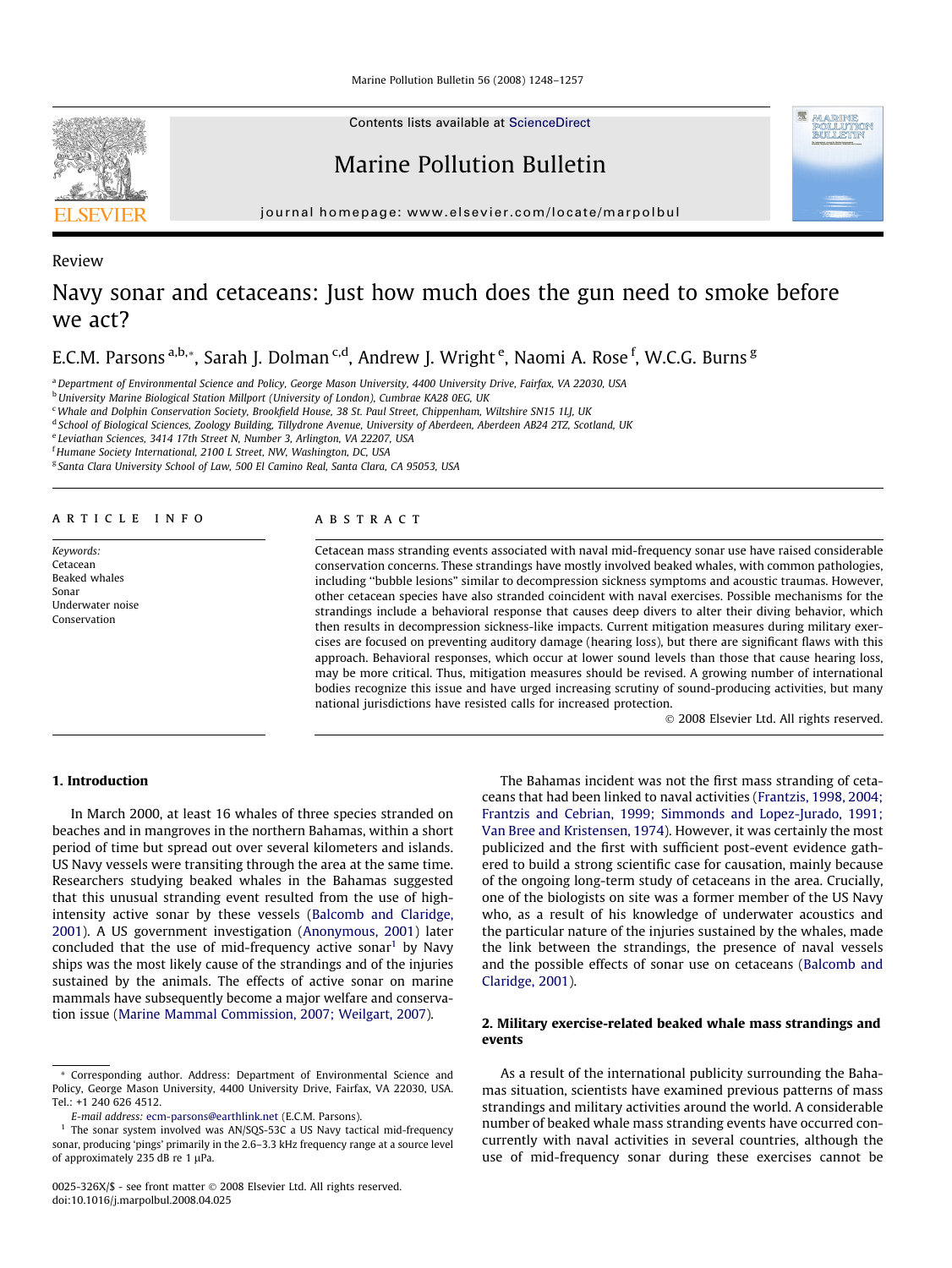confirmed in all cases [\(Brownell et al., 2004; Espinosa et al., 2005;](#page-7-0) [Fernández et al., 2005b; Fernández, 2006; Freitas, 2004; Hilde](#page-7-0)[brand, 2005a; ICES, 2005; Martin et al., 2004; Podesta et al.,](#page-7-0) [2006; Taylor et al., 2004; Van Bree and Kristensen, 1974\)](#page-7-0). Many of these events have taken the form of an ''atypical" mass stranding (including the stranding in the Bahamas in 2000), which involves more than two animals, stranding approximately simultaneously but not in the same location [\(Brownell et al., 2004; Frantzis,](#page-7-0) [1998; International Whaling Commission, 2005a](#page-7-0)). Such events appear to be reliable indicators of localized intense noise pollution.

Worth specific note are at least eight mass strandings of beaked whales that have been associated with military exercises around the Canary Islands [\(Fernández et al., 2005b; ICES, 2005; Taylor](#page-7-0) [et al., 2004\)](#page-7-0). The most recent of these, in July 2004, involved four Cuvier's beaked whales, Ziphius cavirostris, and coincided with the naval exercise ''Majestic Eagle", which was conducted 100 km to the north of the islands in the week prior to the beaked whale carcasses being discovered [\(Espinosa et al., 2005; Fernández](#page-7-0) [et al., 2005b\)](#page-7-0). [Fernández et al. \(2005b\)](#page-7-0) considered it highly probable that these animals died at sea, rather than stranding live and then dying onshore. This increases the concern that additional animals to those found beached may be affected during similar events and may die in open water, but are not being discovered and examined ([Fernández et al., 2005b](#page-7-0)).

The possibility of this ''hidden" mortality is not surprising. While it is widely accepted that carcass detection rates can be quite low in wild populations of terrestrial animals, and thus the discovery of a single body should always be considered indicative of a wider problem ([pp. 14–15, Wobeser, 1994](#page-9-0)), this same logic has not been applied by managers to the issue at hand. This is troubling, as carcass detection rates are likely to be lower still in the marine environment where human observers, especially on isolated stretches of coastline and at sea, are present more rarely than in many terrestrial environments and dead animals can quickly be scavenged upon, carried away by strong currents, or sink beneath the surface [\(Allison et al., 1991](#page-7-0)).

Japan appears to be another hot spot for strandings. US government scientists presented a paper at the 2004 meeting of the International Whaling Commission (IWC) that analyzed mass strandings of Cuvier's beaked whale and Baird's beaked whale, Berardius bair-dii, in Japan from the late 1950s until 2004 ([Brownell et al., 2004\)](#page-7-0). The paper reported that there were 11 mass strandings (a total of 51 animals) involving these species, all of which occurred in Suruga Bay or Sagami Bay on the central Pacific coast of Honshu. Both of these bays are adjacent to the command base for operations of the US Navy's Pacific 7th Fleet [\(Brownell et al., 2004](#page-7-0)).

Nearby, in Taiwan, several cetacean strandings occurred from 24 February to 10 March 2004, including that of a ginkgo-toothed beaked whale, Mesoplodon ginkgodens. These strandings coincided with a joint US/Philippine military exercise, to the south of the island ([Wang and Yang, 2004, 2006\)](#page-9-0). Researchers conducted a necropsy of the intact head and partially cleaned post cranial skeleton of the beaked whale and revealed unusual injuries to structures that are associated with, or related to, acoustics and diving. [Wang and Yang \(2006\)](#page-9-0) considered that ''the freshness of the carcass, its discovery location and the coincidence of the event with nearby large-scale military exercises are suggestive that the energy source may have originated from these exercises" (p. 289). However, the Scientific Committee of the International Whaling Commission (IWC) was more emphatic, stating that the cranial lesions and trauma ''suggest that this beaked whale died from acoustic or blast trauma that may have been caused by exposure to naval activities south of Taiwan" (p. 273, [International Whaling](#page-8-0) [Commission, 2005b](#page-8-0)).

More recently, an ''atypical" mass stranding of Cuvier's beaked whales occurred off Almería on the Spanish coast in January 2006 [\(Fernández, 2006](#page-7-0)), which was coincident with a NATO naval exercise. A number of Cuvier's beaked whales have stranded on several of the western isles off Scotland through February and March 2008, dying at sea and washing ashore in a decomposed state ([Dolman et al., 2008\)](#page-7-0), further supporting concerns raised by [Fernández et al. \(2005b\)](#page-7-0) of deaths at sea. Researchers are currently investigating potential naval activities in the vicinity.

# 3. Military exercise-related mass strandings of other species

Most attention has been focused on the beaked whale strandings concurrent with naval activities. However, while they do make up the majority of the casualties, several other species have stranded coincident with naval exercises ([ICES, 2005; Nowacek](#page-8-0) [et al., 2007; Weilgart, 2007\)](#page-8-0). For example, a northern minke whale, Balaenoptera acutorostrata, was found in the 2000 Bahamas incident [\(Balcomb and Claridge, 2001\)](#page-7-0).

In addition to beaked whales, short-finned pilot whales, Globicephala macrorhynchus, also stranded in the 2004 Taiwan incident ([Wang and Yang, 2004\)](#page-9-0). Similar strandings in coastal areas of southwest Taiwan occurred in February 2005, with two mass stranding events of live pygmy killer whales, Feresa attenuata, as well as a milling event<sup>2</sup> involving this species, with a group entering a shallow coastal harbor [\(Wang and Yang, 2006\)](#page-9-0). A necropsy of one of the pygmy killer whales revealed hemorrhaging in the cranial tissues of the animal. Moreover, between 19 July and 13 August 2005, there were 22 further stranding events throughout Taiwan, involving several species<sup>3</sup> and a total of 25 animals, primarily along the northern coast of Taiwan [\(Wang and Yang, 2006\)](#page-9-0). This spate of strandings is, to date, the greatest rate of cetacean strandings recorded for the country [\(Wang and Yang, 2006](#page-9-0)). During July, a naval exercise was being conducted by the Chinese military in the East China Sea, and in August, a joint Japanese/US Navy exercise took place, albeit at a considerable distance from Taiwan, off the coast of Okinawa and Guam [\(Wang and Yang, 2006](#page-9-0)). Tissues from six cetaceans from these stranding events were examined, and five were found with small bubble-like lesions ([Wang and Yang, 2006\)](#page-9-0), similar to those found in other military-related strandings (see below; [Fernández et al.,](#page-7-0) [2004, 2005b; Jepson et al., 2003\)](#page-7-0).

Thirty-four short-finned pilot whales, one minke whale and two pygmy sperm whales, Kogia breviceps, stranded in the Outer Banks, North Carolina, between 15 and 16 January 2005 ([Kaufman,](#page-8-0) [2005a\)](#page-8-0). Coincident with the stranding, one US Navy vessel was known to have used sonar for seven minutes about 90 nautical miles southeast of the stranding area ([Kaufman, 2005a](#page-8-0)). The government reported that the stranding had a number of features in common with other ''atypical" sonar-related strandings, e.g., the wide distribution of animals, involving multiple offshore species, all stranding alive, and without evidence of common infectious or other disease process ([Hohn et al., 2006](#page-8-0)).

Similarly, on 25 and 27 October 2005, mass stranding events occurred in Tasmania, Australia, involving approximately 145 longfinned pilot whales, G. melas. On investigation, it was found that the animals stranded during three separate periods, the first occurring six hours before the arrival of two Royal Australia naval vessels [\(Department of the Environment and Heritage, 2005\)](#page-7-0). However, the second event began just over an hour after the vessels began using high frequency (50–200 kHz) sonar in the vicinity

 $^{\rm 2}$  A "milling event" is when a group of cetaceans enters shallow water and begins to circle continually or move about haphazardly in a tightly packed group, with an occasional member breaking away and swimming toward the beach. See section below.

<sup>&</sup>lt;sup>3</sup> These species included dwarf sperm whales, Kogia sima, striped dolphins, Stenella coeruleoalba, Blainville's beaked whales, Mesoplodon densirostris, and Longman's beaked whales, Indopacetus pacificus.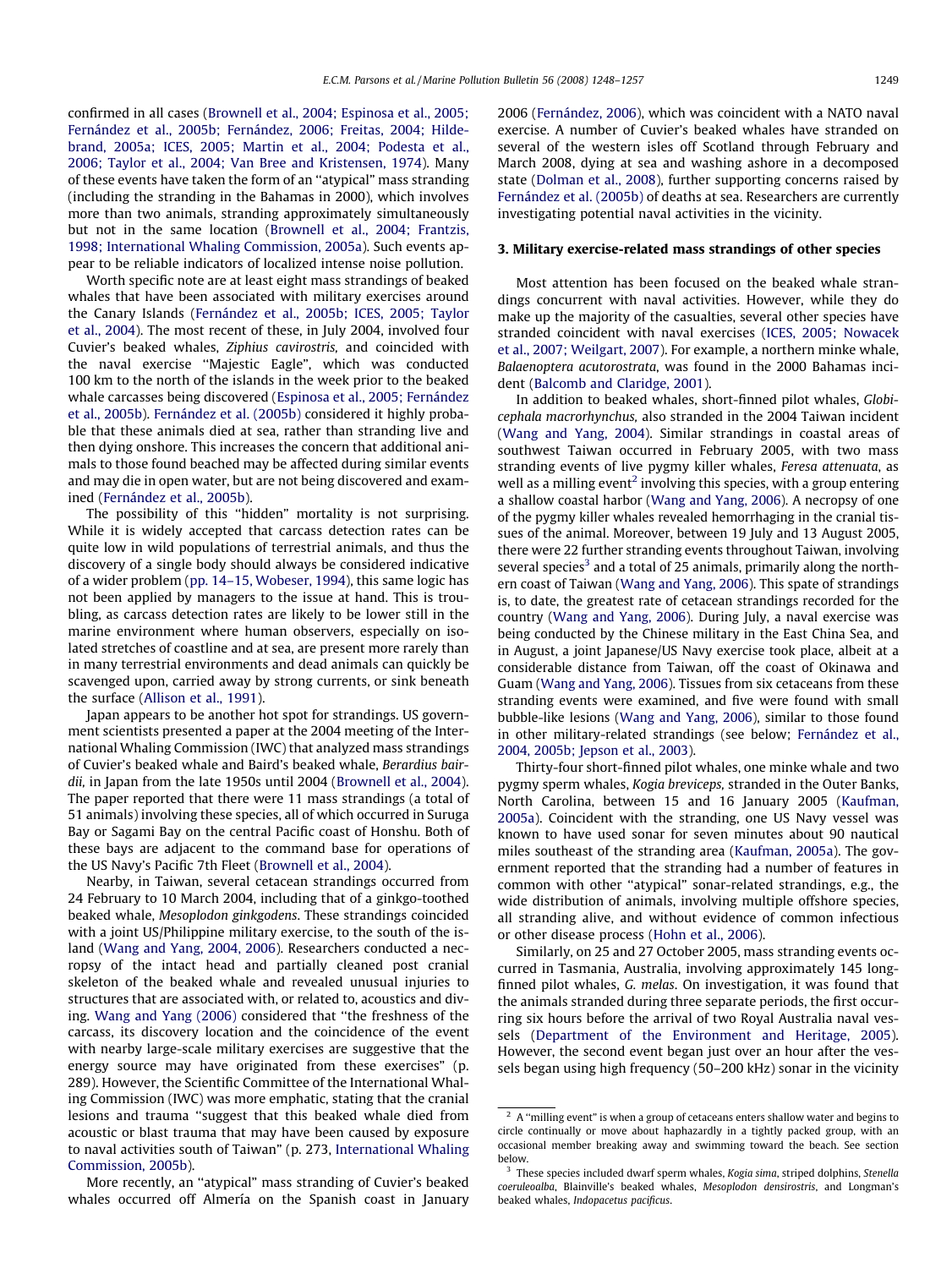of the stranding, and a behavioral reaction to the sonar facilitating the second and third stranding events could not be ruled out ([Department of the Environment and Heritage, 2005](#page-7-0)). While these Tasmanian strandings are more tenuously linked to military activities than the various beaked whale ''atypical" mass strandings mentioned above, they should not be overlooked, as it is quite possible that the military activities, acting cumulatively and/or synergistically with other factors responsible for the first period of strandings, exacerbated the situation (see discussion of cumulative effects in [Deak, 2007; Weilgart, 2007; Wright et al., 2007b\)](#page-7-0).

#### 4. Non-stranding related effects and events

There have been effects other than stranding reported for cetaceans in proximity to military exercises or when exposed to active sonar. These include, but are not limited to: significant decreases in northern minke whale sightings rates in western Scotland during periods of naval exercises [\(Parsons et al., 2000](#page-8-0)); changes in vocalizations of long-finned pilot whales during a military exercise involving active sonar in the Ligurian Sea Cetacean Sanctuary [\(Ren](#page-8-0)[dell and Gordon, 1999](#page-8-0)); alterations in singing behavior of male humpback whales, Megaptera novaeangliae, when exposed to low frequency sonar sounds ([Miller et al., 2000](#page-8-0)); and temporary silence in sperm whales, Physeter macrocephalus [\(Watkins et al., 1985](#page-9-0)). The long-term implications of such behavioral changes are unknown.

In one particularly noteworthy case, on 5 May 2003, researchers noted abnormal behavior in killer whales, Orcinus orca, harbor porpoises, Phocoena phocoena, and a minke whale in Haro Strait, in Washington State [\(Vancouver Aquarium Marine Science Centre,](#page-9-0) [2003\)](#page-9-0). Simultaneously, the researchers heard an extremely loud screeching sound while recording whale calls, which was later revealed to come from the mid-frequency SQS-53C sonar on a US Navy destroyer transiting the area.

Another unusual milling event occurred at 7:30am on 3 July 2004, when 200 melon-headed whales, Peponocephala electra, normally deep-water animals, were found in shallow water in Hanalei Bay, Hawaii ([Kaufman, 2004; Southall et al., 2006](#page-8-0)). Coincident with this event, the US and other Rim-of-the-Pacific (RIMPAC) navies were conducting a biennial active sonar tracking exercise approximately 20 miles northwest of Kauai. Initially the US Navy denied that there was a link between the milling event and its activities, contending that it had not used sonar in the area until after the event had occurred. However, Navy officials later admitted that vessels involved in the exercise had used sonar just prior to the event, specifically between 6:45 and 7:10am [\(Kaufman, 2004](#page-8-0)). Sonar had also been used the night before, several hours before the animals were discovered in the bay. The government report concluded that the sonar use was a ''plausible, if not likely" cause of the milling event, citing the ''close spatiotemporal correlation" and ''the absence of any other compelling causative explanation," among other evidence ([Southall et al., 2006](#page-8-0)). Subsequently, a stranded calf was found. Upon necropsy, no obvious acoustic-related trauma could be found in this calf, with its death possibly being due to separation from its mother ([Southall et al., 2006\)](#page-8-0), for which the milling event could have been a contributing factor.

#### 5. Possible mechanisms

Why do these strandings occur? At first it was suggested that the stranding of beaked whales in the Bahamas was the result of the sonar frequencies causing reverberation of the air spaces (i.e., resonance) within the skull of the stranded whales [\(Balcomb and](#page-7-0) [Claridge, 2001](#page-7-0)). However, the discovery of bubble-like lesions and fat emboli in the tissues of cetaceans coincident with naval exercises suggested something different ([Fernández et al., 2005a,b;](#page-7-0)

[Fernández, 2006; Jepson et al., 2003](#page-7-0)). These lesions were first found in various UK odontocetes and then subsequently in beaked whales that had stranded in the Canary Islands and mainland Spain and were similar to those caused by decompression sickness, or the bends, particularly in the beaked whales ([Jepson et al., 2003](#page-8-0)).

Decompression sickness is an affliction of human divers and it was generally assumed that cetaceans possessed physiological adaptations to avoid this problem. However, it has recently been proposed that this may not be the case, at least for some deep diving species, such as sperm whales [\(Moore and Early, 2004\)](#page-8-0). Specifically, it has been suggested that beaked whales have super-saturated levels of dissolved nitrogen in their blood, but avoid the formation of tiny nitrogen bubbles that block blood vessels and cause the bends because they normally spend so little time at the surface exposed to low ambient pressures [\(Rommel](#page-8-0) [et al., 2006](#page-8-0)). It has been further suggested that either sonar pulses cause nitrogen to come out of solution through changing pressures ([Houser et al., 2001; Crum et al., 2005\)](#page-8-0), or the noise of the sonar causes an aversive behavioral reaction in the animals, forcing them rapidly to the surface, where they may remain for extended periods in shallow water. In this scenario, they start to rapidly depressurize, and the bends-like lesions occur [\(Fernández et al., 2004;](#page-7-0) [Rommel et al., 2006\)](#page-7-0).

The latter hypothesis has been criticized, primarily on the grounds that the bends causes different types of lesions in humans, but not bubbles in the liver as observed in the [Jepson et al. \(2003\)](#page-8-0) study ([Piantadosi and Thalmann, 2004](#page-8-0)). In particular, critics have noted that, for decompression sickness in humans, ''chronic lesions are found only in the long bones and central nervous system" (p. 1, [Piantadosi and Thalmann, 2004,](#page-8-0) emphasis added). However, the veterinarians, pathologists and whale biologists who investigated the Canary Islands beaked whales stated that they did not investigate bone tissue and only examined the central nervous system in two animals, so they could not say whether there were such lesions in these tissues or not. Rather they report finding ''acute, systemic and widely disseminated lesions consistent with, but not diagnostic of [decompression sickness]" (p. 1, [Fernández et al.,](#page-7-0) [2004\)](#page-7-0) and stated that large numbers of gas bubbles in liver vessels, and other lesions observed, have indeed been reported as a symptom of the bends in humans (e.g., [Francis and Mitchell, 2003](#page-8-0)).

In addition, a paper has reported lesions in sperm whale bones consistent with the chronic pathology found in the bones of human divers suffering from decompression sickness, adding more support to the noise-induced/provoked bends hypothesis ([Moore and](#page-8-0) [Early, 2004](#page-8-0)). Although decompression sickness-like lesions were reported from bones of animals that died as long as 111 years ago (i.e., long before the invention of military sonar), the authors of the study noted that bone damage caused in recent years could be due to cetaceans being driven to the surface rapidly by underwater noise ([Moore and Early, 2004\)](#page-8-0). A commentator on this study also noted that although sonar was not around a century ago, commercial whaling certainly was ([Mitchell, 2005\)](#page-8-0) and forced surfacing of whales was a technique used by these operations [\(Ohsumi,](#page-8-0) [1980\)](#page-8-0). Such methods could theoretically cause rapid depressurization and the onset of the bends as effectively as being forced to the surface by sonar-related noise. At the very least, [Moore and Early](#page-8-0) [\(2004\)](#page-8-0) suggest that deep-diving cetaceans may not be immune to decompression sickness, as was previously assumed they must be.

The aversive behavioral reaction hypothesis has become the most widely accepted mechanism proposed to explain gas emboli and bends-like lesions [\(Cox et al., 2006](#page-7-0)), although recently it has been suggested that damage could stem from a response that involves repeated dives shallower than the depth of lung collapse, rather than a rapid ascent [\(Tyack et al., 2006\)](#page-9-0). Tagging studies have reinforced the idea that ''decompression problems are more likely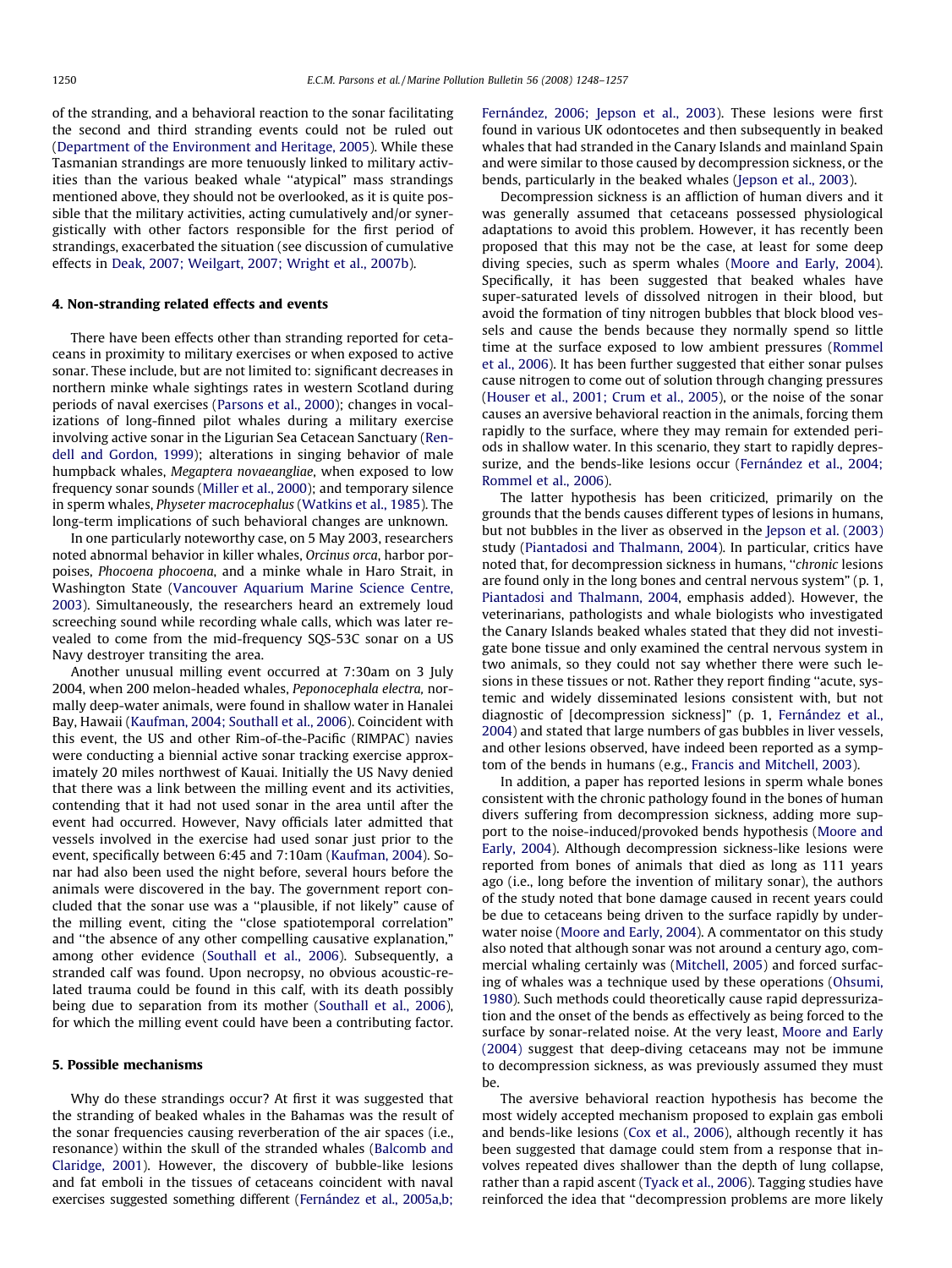to result from an abnormal behavioral response to sonar" (p. 4238, [Tyack et al., 2006](#page-9-0)).

### 6. Current exposure standards and their basis

Evaluations of the potential impacts of noise on cetaceans have generally used the likelihood of temporary or permanent hearing loss (referred to as Temporary or Permanent Threshold Shift – TTS or PTS) as an index of potential harm (e.g., [National Research](#page-8-0) [Council, 2003](#page-8-0)) due to early thought that these were the main physiological impacts that could be expected (e.g., [Ketten, 1995](#page-8-0)). This has led to exposure guidelines in the United States, United Kingdom, and elsewhere that considered sound exposure levels of up to 180 dB (re 1  $\mu$ Pa @ 1 m) to be safe for cetaceans; for example, in UK oil and gas seismic exploration guidelines [\(JNCC, 2004\)](#page-8-0). The US government convened a Noise Criteria Panel, a body of experts to consider ''safe" exposure levels for marine mammals ([Southall et al., 2007\)](#page-8-0). Despite limitations and caveats with its methodology, the Panel nevertheless has recommended raising the injury-free exposure criterion for cetaceans to 230 dB re 1 µPa peak pressure, although they do note that a lower criterion for some sounds is likely to be needed for beaked whales ([Southall](#page-8-0) [et al., 2007\)](#page-8-0).

There has been much discussion over the wisdom of using amplitude alone to determine ''safe" exposure, or whether energy, intensity and exposure duration are preferable (e.g., [Madsen,](#page-8-0) [2005](#page-8-0)). In an effort to address this concern, [Southall et al. \(2007\)](#page-8-0) have in fact developed dual exposure criteria, using peak pressure and total energy, which incorporates exposure duration. The latter still results in a recommended increase in the ''safe'' exposure criterion, to 215 dB re 1  $\mu$ Pa<sup>2</sup> s<sup>-1</sup>, weighted for the hearing of marine mammals. These ''safe" limits of sound exposure for cetaceans are primarily based upon extrapolations of responses (typically onset of TTS) of a few species of marine mammals, observed in a captive, experimental environment (see below). This methodology is widespread; for example, it was the method used in a UK government impact assessment for its then-new SONAR 2087 low frequency system ([QinetiQ, 2002\)](#page-8-0). However, the applicability of such captive studies to cetaceans in the wild is frequently debated (e.g., [Finner](#page-8-0)[an and Schlundt, 2007; Houser and Finneran, 2006; Nowacek et al.,](#page-8-0) [2007; Weilgart, 2007](#page-8-0)), with studies to date generally demonstrating a wide divergence between predicted sensitivities to sound and those actually observed.

For example, studies on the hearing abilities of captive beluga whales, Delphinapterus leucas, estimated that the whales could detect shipping traffic at 20 km, but observations of wild animals showed vessel detection at distances of more than 80 km and active avoidance at distances up to three times farther away than the captive studies suggested ([Findley et al., 1990\)](#page-7-0). Another study documented short-beaked common dolphins, Delphinus delphis, fleeing noises produced by oil-related seismic surveys, despite the received levels of sound being orders of magnitude (48 dB) quieter than levels at which captive animal studies predicted there would be an effect [\(Gould and Fish, 1998, 1999](#page-8-0)). It is possible that the high levels of background noise in captive facilities lead to hearing impairment ([Finneran et al., 2005; Popov et al., 2007\)](#page-7-0) and even deafness [\(Ridgway and Carder, 1997\)](#page-8-0), either of which could potentially also result from years of exposure to sound during controlled experiments. In addition, the small pools used in many of these tests may influence results, with reverberation of sound and patterns of interference effectively exposing test animals to different intensities of sound than are actually being produced from the sound source ([Finneran and Schlundt, 2007\)](#page-8-0). Additionally, the administration of antibiotics to one captive cetacean has been implicated in hearing damage, a situation that would bias the results of studies on some captive animals [\(Finner](#page-7-0)[an et al., 2005](#page-7-0)).

Using the behavioral reactions by trained, captive animals to predict the responses of wild animals may therefore be flawed. The motivations of these two groups of animals are also markedly different: wild animals are trying to forage and evade predators in order to survive, while captive animals are merely expecting a reward (fish or praise). Furthermore, exposure to only 15 min of relatively low level white noise per day in laboratory rats has been shown to produce a variety of non-lethal effects consistent with a chronic stress response, which could alter the way the animals respond to experimental conditions ([Baldwin, 2007](#page-7-0)). Although inter-specific extrapolation of data should be viewed with extreme caution, the conservation of the stress response over a range of taxa could be used to extrapolate these results to captive cetaceans ([Wright et al., 2007a,b](#page-7-0)) and so this issue at least warrants attention. Context of exposure is another major complicating factor (see discussion in [Wright et al., 2007a,b](#page-7-0), and references therein), with animals often reacting more strongly to novel or unusual sounds in comparison to those with which they are more familiar and to which they are possibly habituated ([Hernandez et al., 2007\)](#page-8-0).

Many problems inherent with acoustic-related behavioral response studies have, however, been largely removed by recent use of auditory evoked potentials (AEP) to estimate marine mammal hearing abilities. With this method, the electrical impulses in an animal's brainstem when exposed to noise are directly measured via suction cup sensors attached to the skin's surface, removing the subjective element of interpreting behavioral responses ([Nachtigall et al., 2007](#page-8-0)). Studies have found that behavioral responses can deviate from AEP data on hearing sensitivities by 20 dB or more, although a recent paper noted that for certain frequencies the AEP method produced results that did not differ greatly from behavioral response data [\(Schlundt et al., 2007](#page-8-0)). Nevertheless, results from work using this technique have demonstrated that dolphin hearing abilities vary greatly, with sensitivity decreasing as animals age, more so in males than females ([Houser and Finneran, 2006; Popov et al., 2007](#page-8-0)). Two animals tested showed signs of profound deafness [\(Houser and](#page-8-0) [Finneran, 2006\)](#page-8-0). In addition, [Nachtigall et al. \(2005\)](#page-8-0) tested the hearing sensitivities of a stranded infant Risso's dolphin, Grampus griseus, with AEP and discovered that the young animal had a greater sensitivity to sound than a previously tested adult individual, leading them to conclude that current assumptions on Risso's dolphin acoustics ''probably underestimate the best hearing sensitivity for this species" (p. 4187, [Nachtigall et al., 2005](#page-8-0)). This conclusion is probably valid for any hearing data gathered from only males or older dolphins, from animals that have been treated with antibiotics, or in studies sampling small numbers of individuals.

Additional concern regarding any recommendation to raise noise exposure limits (e.g., [Southall et al., 2007](#page-8-0)) arises from suggestions by some researchers and environmental advocates that the current noise exposure threshold of 180 dB (re 1  $\mu$ Pa @ 1 m) is already unsafe for cetaceans. For example, data presented to the Scientific Committee at the 2004 meeting of the International Whaling Commission suggest that the sound exposure level for the beaked whales involved in the 2000 Bahamas incident was actually much lower than previously thought, i.e., ''[t]he modelled sound exposure levels do not exceed  $160-170$  dB re  $1 \mu$ Pa  $\omega$  1 m for 10–30 s" (p. 286, [Hildebrand, 2005b\)](#page-8-0). It was considered that ''[t]hese levels are not sufficient enough to produce even temporary threshold shift...for captive bottlenose dolphins or beluga whales" (p. 286, [Hildebrand, 2005b](#page-8-0)).

While in many cases of sonar-related strandings it is not possible to calculate the exact exposure level, as the location of the animals during first exposure is not known, some cetacean strandings coincident with the use of military sonar have almost certainly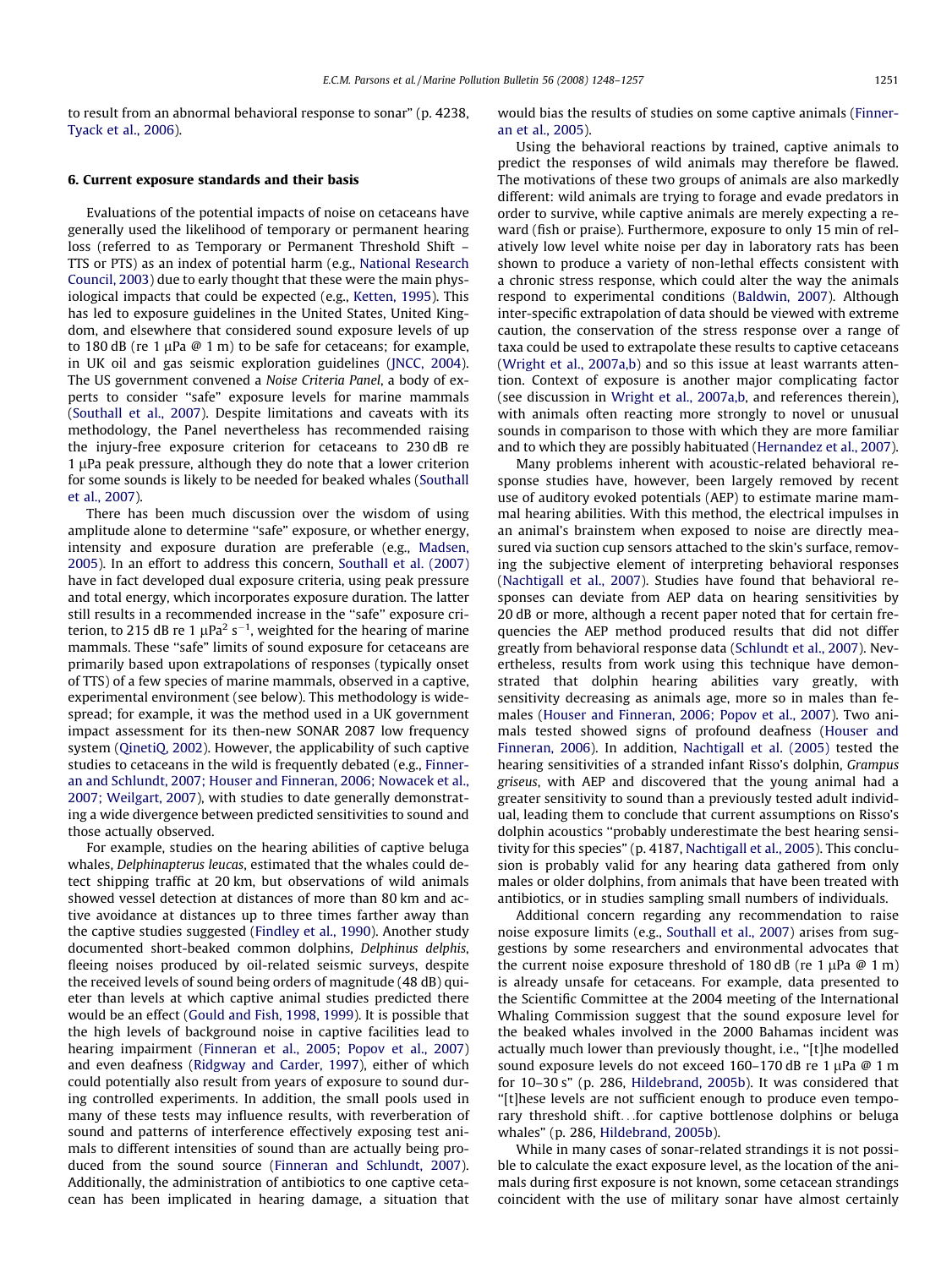occurred at levels of sound exposure lower than would cause physical damage to cetacean auditory systems ([Hildebrand, 2005b\)](#page-8-0). Although exposure at a high enough received level could theoretically cause lethal trauma, it is likely that in many sonar exposure cases it is behavioral change, rather than physiological impacts, that is the problem. As noted earlier, perhaps the sounds elicit abnormal diving behavior, which may then bring about decompression sickness-like effects, such as reported by [Jepson et al.](#page-8-0) [\(2003\),](#page-8-0) which in turn could lead to pathological changes that injure, disable or kill cetaceans ([Cox et al., 2006; Hildebrand,](#page-7-0) [2005b; International Whaling Commission, 2006a\)](#page-7-0). Such impacts may not happen instantaneously but could occur over periods of days or weeks ([Jepson et al., 2003](#page-8-0)).

Ideally a new way of calculating safe sound exposure levels for cetaceans is required. [Kastelein et al. \(2006\)](#page-8-0) suggests an ''acoustic discomfort threshold," which they defined as ''the boundary between areas that the animals generally occupy during the transmission of the sounds and the areas that they generally do not enter during transmission. The [sound pressure level in decibels] at this boundary is the discomfort threshold" (p. 21). Such a behavioral threshold is a possible way forward, although as noted above, using data based on captive animals may not result in an accurate model for behavior of animals in the wild. $4$  Establishing reliable behavioral thresholds is also unlikely to be an easy task, as demonstrated by the complexity of and the number of caveats in the attempt by [Southall et al. \(2007\)](#page-8-0).

Finally, it should be emphasized that not all strandings necessarily involve behavioral mechanisms. Also, and more importantly, biologically significant effects on cetacean populations do not just arise from strandings. For example, [Williams et al. \(2006\)](#page-9-0) described elevated energetic costs resulting from disturbance that could be biologically significant. In addition, there is potential for significant impacts arising from the interplay of the various consequences of masking (i.e., the ''drowning out" of biologically important sounds), including loss of opportunities for foraging or reproduction, anxiety or stress, and non-detection of predators ([Bateson, 2007; Weilgart, 2007; Wright et al., 2007a,b](#page-7-0)).

Indeed population level effects are more likely to be sub-lethal (e.g., repeated and widespread reduction in foraging or reproductive success, widespread impaired immune function, or large-scale displacement), which could lead to morbidity and/or indirect mortality ([Marine Mammal Commission, 2007; Weilgart, 2007](#page-8-0)). To date, studies looking at impacts of anthropogenic sound on cetaceans tend to be of individual or group responses. How (or if) these responses translate into population level effects is not a minor question (e.g., [Weilgart, 2007\)](#page-9-0) and has been at the center of much debate ([Marine Mammal Commission, 2007\)](#page-8-0). It is extremely difficult to demonstrate under what circumstances changes in individual or even group behavior lead to changes in significant population parameters, such as foraging efficiency, reproductive success, or infant mortality [\(National Research Council, 2005](#page-8-0)). Indeed, as noted by the National Research Council, ''sound may represent only a second-order effect on the conservation of marine mammal populations; on the other hand, what we have observed so far may be only the first early warnings or 'tip of the iceberg' with respect to sound and marine mammals" (p. 15, [National Re](#page-8-0)[search Council, 2005](#page-8-0)). Sound exposure standards based on population level effects will be a challenge to develop and will require novel ways of thinking (e.g., the conceptual model connecting behavioral changes to 'life functions'; [National Research Council,](#page-8-0) [2005\)](#page-8-0). However, in the meantime, safe exposure levels will need to be extrapolated from studies looking at measurable (i.e., individual) responses, which, as noted above, involves its own set of difficulties and challenges.

## 7. International recognition of the problem

The number of cetacean stranding incidents coincident with military activities and the documented bends-like lesions provide substantial evidence that military sonars are a cause of mortality in beaked whales, and possibly in a range of other cetacean species. To use a term often associated with the situation, strandings coincident with military exercises are ''a smoking gun."

The occurrence of beaked whale mass strandings concurrent with sonar exercises is high enough that it is unlikely to be coincidence, as was noted in 2001 by Hal Whitehead in a letter to the US National Marine Fisheries Service (the responsible authority for cetacean conservation and management in the United States). In this letter, dated 1 May 2001, he noted:

''The International Whaling Commission's Standing Working Group on Environmental Concerns reported that 8/49 beaked whale strandings occurred with 'military activities'. We do not know the rate of occurrence of 'military activities' but, by assuming rates, it is possible to calculate the probability of these numbers of coincidences (or more) between strandings and military activities, under the null hypothesis that they are unrelated. In fact for the probability that 8/49 (or more) beaked whale strandings occurred with military activities to be greater than p=0.05 (the usually accepted level for rejection of a null hypothesis), military activity would have to occur more than 8.4% of the time, and for the probability that 6/6 multiple beaked whale strandings occurred with military activities to be greater than p=0.05, military activity would have to occur more than 60.7% of the time. The actual rate of military activities in any area is probably nearer 0.1%. Thus the number of strandings of beaked whales with military activities is very unlikely to be a coincidence. Military activities are strongly implicated in these events." (Cited in [Parsons et al., 2003,](#page-8-0) p. 40)

International bodies are beginning to take notice. For example, in 2004 after the Scientific Committee of the International Whaling Commission had discussed the cetacean and noise issue, over 200 of the world's leading whale biologists approved the statement: ''...there is now compelling evidence implicating military sonar as a direct impact on beaked whales in particular" (p. 37, [Interna](#page-8-0)[tional Whaling Commission, 2005a\)](#page-8-0).

Anthropogenic noise, including military sonar, has been discussed by the World Conservation Union (IUCN); the Agreement on the Conservation of Small Cetaceans of the Baltic and North Seas (ASCOBANS) and the Agreement on the Conservation of Cetaceans of the Black and Mediterranean Seas (ACCOBAMS) (agreements established under the Convention on the Conservation of Migratory Species of Wild Animals); the European Parliament; and even the United Nations. In fact, the Preamble to ASCOBANS identifies ''disturbance" as a factor that ''may adversely affect these populations" and the agreement's management plan calls on the Parties to work towards, inter alia, the prevention of significant disturbances, "especially of an acoustic nature" ([ASCOBANS, 1992](#page-7-0)).

In the face of available information, various resolutions have been passed at the meetings of these bodies calling for member governments or parties to: (1) consider the impacts of ocean noise on marine living resources, either in general (UN General Assembly – Resolution on Oceans and the Law of the Sea [A/RES/60/30] at paragraph 84), or specifically in the designation of marine protected areas and in decisions on listing, such as the construction of the IUCN's Red List [\(IUCN, 2004](#page-8-0)); (2) introduce guidelines and/ or codes of conduct for operations of sound-producing activities

<sup>4</sup> However, there are also ethical issues surrounding some methods of acoustics research in free-ranging cetaceans that are beyond the scope of this paper.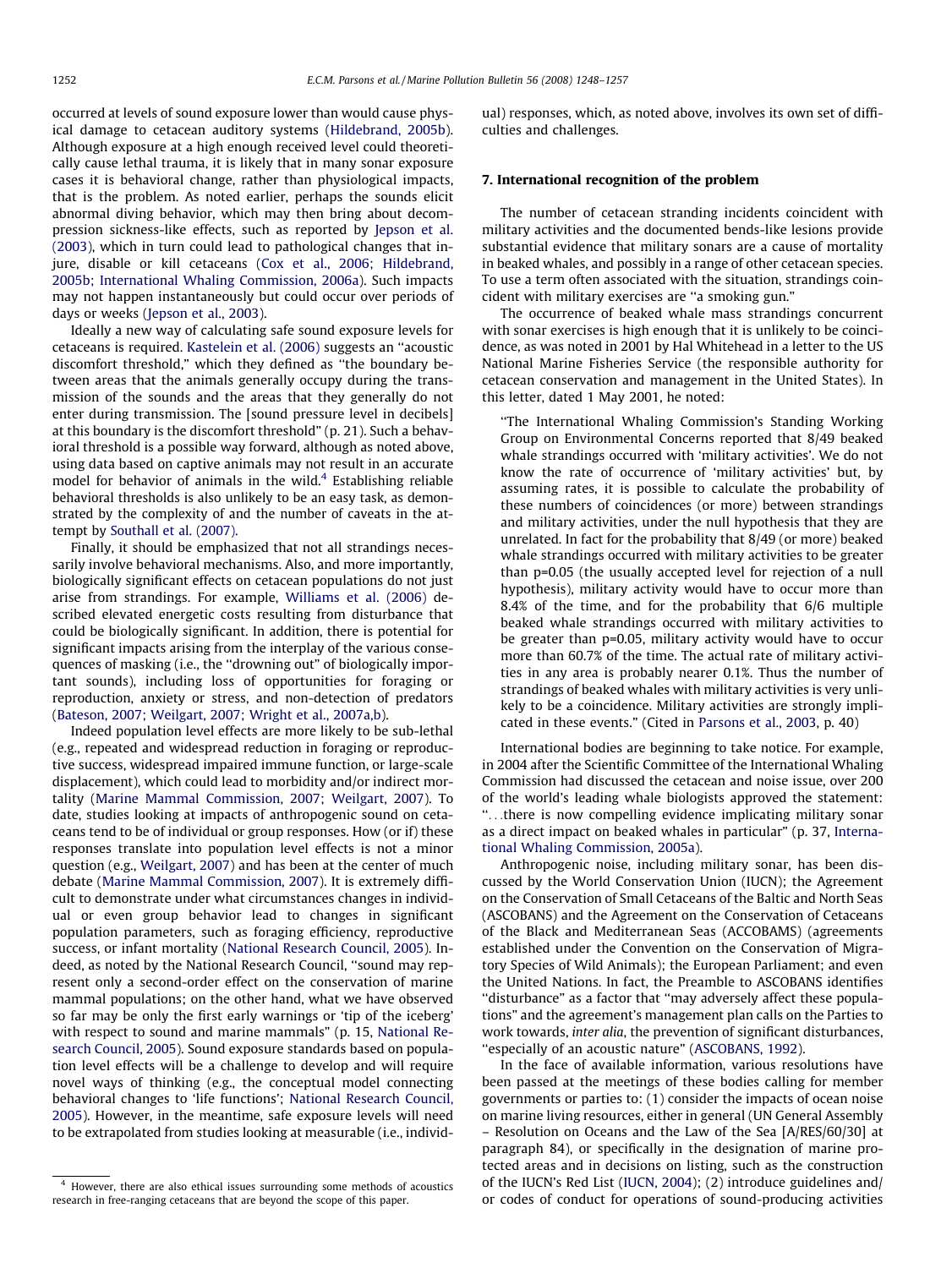([ACCOBAMS, 2004; ASCOBANS, 2000; 2003; 2006](#page-7-0)); (3) employ a precautionary approach and implement conservation measures regardless of full scientific certainty [\(ASCOBANS, 2000; IUCN,](#page-7-0)  $2004<sup>5</sup>$  $2004<sup>5</sup>$ ); and (4) work towards, if not immediately implement, limitations on high-intensity sound sources, at least in habitats known to support species of particular concern and until their effects on marine mammals are better understood ([ACCOBAMS, 2004; IUCN,](#page-7-0) [2004\)](#page-7-0).

As noted above, the ASCOBANS Parties adopted a resolution on disturbance urging a precautionary approach in the year 2000. In the context of acoustic disturbance associated with military activities, the resolution invited the Parties and other Range States of small cetaceans in the region ''to work with military authorities to introduce codes of conduct and similar measures – such as environmental impact assessments and standing orders – to reduce disturbance of small cetaceans" and to report at a future meeting of the agreement's Advisory Committee on approaches to reduce disturbances to cetaceans associated with military activities ([ASCOBANS, 2000\)](#page-7-0). At the Fourth Meeting of the Parties, this commitment was reaffirmed, and the Parties and Range States were invited to develop effective mitigation measures while consulting with military authorities and to report to the Advisory Committee by 2005 on approaches to reduce or eliminate adverse effects of military activities on small cetaceans in the Agreement area ([ASCOBANS, 2003](#page-7-0)). At the Meeting of the Parties in 2005, there was again an invitation for Parties and Range States to work with military authorities to develop effective measures to reduce acoustic disturbances, emphasizing environmental impact assessments and standing orders ([ASCOBANS, 2006\)](#page-7-0). Of course, most striking is the fact that the Parties have had to introduce almost identical resolutions over the span of three Meetings of the Parties in the face of the continuing failure of the Parties to address the issue at the national or regional level.

ACCOBAMS Parties produced a similar resolution that urged all to ''avoid the use of man made noise in habitat of vulnerable species and areas where marine mammals or endangered species may be concentrated" and for noise producing activities to only proceed with "special caution" in areas where there may be beaked whales ([ACCOBAMS, 2004](#page-7-0)). The resolution also charged the ACCOBAMS Scientific Committee to develop ''a common set of guidelines on conducting activities known to produce underwater sound with the potential to cause adverse effects on cetaceans", including military sonar, and called for ''extreme caution" when conducting noise producing activities in the Mediterranean and Black Seas ([ACCOBAMS, 2004](#page-7-0)). The Scientific Committee produced these guidelines, which were considered at the Third Meeting of the Parties in October 2007. They included recommendations to avoid key marine habitats; to use passive acoustic monitoring to improve detection capabilities; and to employ extra mitigation measures in deep water areas suitable for beaked whales [\(ACCOBAMS,](#page-7-0) [2007a\)](#page-7-0). As a result of this document a resolution was passed (Res. 3.10) urging member nations to reduce underwater noise and to ''develop quieter and environmentally safer" noise producing technologies [\(ACCOBAMS, 2007b\)](#page-7-0).

Perhaps most importantly, on 28 October 2004 the European Parliament passed a resolution that is probably one of the strongest statements by an international body yet on the issue of military sonar and its impact on cetaceans. This resolution called on the European Commission and the Member States to:

''adopt a moratorium on the deployment of high-intensity active naval sonars until a global assessment of their cumulative environmental impact on marine mammals, fish and other

#### marine life has been completed"; and

''immediately restrict the use of high-intensity active naval sonars in waters falling under their jurisdiction"; as well as to ''set up a Multinational Task Force to develop international agreements regulating noise levels in the world's oceans, with a view to regulating and limiting the adverse impact of anthropogenic sonars on marine mammals and fish." [\(European Com](#page-7-0)[mission, 2004\)](#page-7-0)

Despite these strong statements, there has been little substantive action taken subsequently by any nation. However, in November 2004, the Spanish government enacted a ban on military sonar use in the coastal waters of the Canary Islands in response to concerns over the large number of strandings associated with military exercises in this region.<sup>6</sup> Spain is the only country to introduce such a ban to date.

Indeed, the greatest user of military sonars in the world, the US Navy, appears to be in denial about the situation and dismissive of the concerns of other nations. Indeed, some senior members of the US government are actively working to make conservation of cetaceans, with respect to underwater sound if not in general, more difficult. Despite the head of the US Environmental Protection Agency testifying before the US Senate that ''I do not believe that there is a training mission anywhere in the country that is being held up or not taking place because of environmental protection regulation" ([Anonymous, 2003\)](#page-7-0), the US government introduced various exceptions to environmental regulations in the November 2003 Department of Defense Authorization Bill (H.R.1588; enacted as Public Law No: 108-136), claiming that environmental regulations were hindering military effectiveness [\(Kaufman, 2003\)](#page-8-0). The US Marine Mammal Protection Act (MMPA) (Public Law 108-136; Sec. 319) was amended, allowing the US military to weaken and/or circumvent processes that previously regulated its activities resulting in ''take" (harassment, injury or death) of marine mammals, regardless of whether these activities take place during peacetime or not (Sec. 319 (b)). The changes to the MMPA included removing previous restrictions for confining takes of marine mammals to ''small numbers" and to a ''specified geographic region" (Sec. 319  $(c)(3)$ ).

The US Navy has also resisted the idea of international regulation for military sonars, as was evident in a policy statement memorandum produced largely in response to the European Union resolution noted above ([Kaufman, 2005b\)](#page-8-0). The memorandum states that ''[t]he US strongly opposes any international regulatory framework addressing military use of active sonar because of the potential to restrict individual states to balance the relevant security and environmental interests" ([Kaufman, 2005b\)](#page-8-0). The Navy presumably fears that the resolution could lead to restriction on the use of sonar by NATO and the United States when operating in European waters.

This attitude is exemplified in the legal wrangling over the so-called ''SOCAL" exercises in California. The California Coastal Commission (the state agency overseeing development and environmental issues within California's coastal zone) called for the US Navy to adopt additional mitigation measures for a suite of 14 sonar-utilizing exercises off southern California. Many of these measures had been used previously by the Navy during exercises in the Pacific ([Fletcher, 2008](#page-8-0)). However, the Navy rejected all of the state's additional mitigation measures with the exception of a reporting requirement, claiming that the measures it was currently utilizing were sufficient to protect cetaceans. This led

<sup>5</sup> It should be noted that the US representatives did not vote for this resolution, and recused the United States from discussions and deliberations on the topic.

<sup>6</sup> Act of Publication to the Official Journal of the Convention of Collaboration between the Ministry of Defence and the Government of the Canary Islands relating to the measures that need to be taken in order to avoid mass beaked whale strandings such as those that occurred in the Islands of Fuerteventura and Lanzarote in September 2004.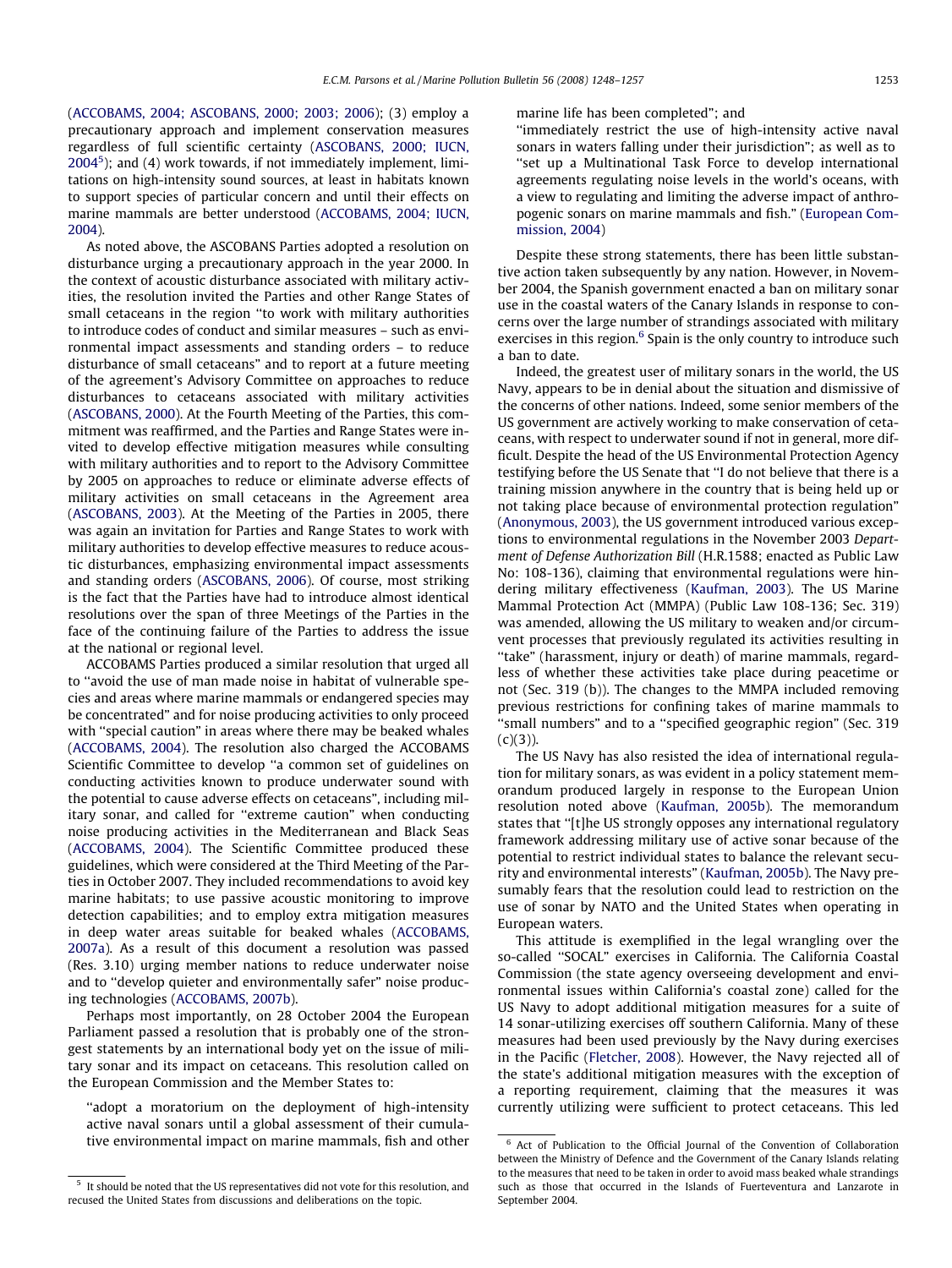to a lawsuit, during which the court concluded that the Navy's current measures were ''woefully inadequate and ineffectual" (p. 17, [Cooper, 2007\)](#page-7-0).

The court imposed several additional mitigation measures, among which were establishing a 12 nautical mile sonar exclusion zone along the California coastline, excluding sonar from an area between the Channel Islands, and mandating a shutdown of sonar operations if marine mammals are spotted within 2 km of the sonar source ([Cooper, 2008a\)](#page-7-0). One provision called for increased monitoring by experienced, trained observers because, as the judge noted ([Cooper, 2008a\)](#page-7-0), the use of specialist marine mammal observers results in greater mitigation.

In response to this ruling, the White House issued documents exempting the US Navy from the National Environmental Policy Act (NEPA) and certain sections of the Coastal Zone Management Act (CZMA), the key environmental laws under which the case was brought. However, the judge ruled that the executive waiver of NEPA was invalid and the exemption from the CZMA potentially unconstitutional, and while it declined to rule on the CZMA issue under the doctrine of constitutional avoidance, asserted that the Navy remained bound by NEPA [\(Cooper, 2008b\)](#page-7-0). The federal court of appeals affirmed this decision [\(Fletcher, 2008\)](#page-8-0). Moreover, it dismissed the Navy's protests that the additional mitigation measures would not allow effective training, stating, ''To the contrary, there is significant evidence of the Navy's ability to successfully train and certify its strike groups under the conditions imposed by the district court" (p. 103, [Fletcher, 2008\)](#page-8-0). However, this does not end the issue, and the Navy has recently petitioned for the case to proceed to the US Supreme Court.

Thus, despite claims of being a ''steward of the marine environment" found in many of its public relations materials (e.g., [Byus,](#page-7-0) [2006\)](#page-7-0), the US Navy is actively opposing increased controls on mid-frequency sonar, as well as dismantling and attempting to avoid laws designed to protect both marine mammals and the environment. But the United States is not the only culprit, as other governments have been slow to acknowledge the issue, or reluctant to take action that curtails their current activities, despite increasing evidence and concerns about mid-frequency sonar expressed by scientists and politicians.

The main argument opposing the taking of appropriate action can be summarized as ''national security concerns". For example, navies often suggest that lack of field training will compromise national security, as simulations are not sufficient. However, they do not take into account the security risks posed by the exercises. One key message of the [Millennium Ecosystem Assessment \(2005\)](#page-8-0) report on biodiversity was as follows:

''Biodiversity benefits people through more than just its contribution to material welfare and livelihoods. Biodiversity contributes to security, resiliency, social relations, health, and freedom of choices and actions'' (p. vi).

The report goes on to make the following points:

''Many of the costs of changes in biodiversity have historically not been factored into decision making. Many costs associated with changes in biodiversity may be slow to become apparent, may be apparent only at some distance from where biodiversity was changed, or may involve thresholds or changes in stability that are difficult to measure'' (p.5).

In fact, recent studies have correlated adverse environmental changes and impacted ecosystems with historic periods of warfare;

therefore, disturbed ecosystems may actually decrease security ([Zhang et al., 2007\)](#page-9-0).

In accordance with [Wobeser \(1994\)](#page-9-0), it must be assumed that military exercises involving sonar are not just affecting a small number of beaked whales, but are likely to be having wider effects on the ecosystem and quite possibly causing loss of biodiversity (at least locally, as appears to be the case in the Bahamas). Accordingly, the stability and security risks associated with such sonar exercises must be carefully balanced against the security risks of a simulated, reduced and/or relocated training schedule. It seems illogical for a country to fight so hard to protect its society, health, and freedom from its enemies while damaging the ecosystems necessary to sustain the very same things.

## 8. Conclusions

Investigating the true extent of sonar-related strandings and mortality is difficult. Information is lacking about the activities; position in the water column and location of the animals; the number and level of sound exposures; and other environmental variables. Often there is uncertainty surrounding naval maneuvers. In 2004, the International Whaling Commission noted the urgent need for data on the pathology of strandings, the extent of military activities, and possible high-intensity noise-emitting natural phenomenon that might cause strandings [\(International Whaling](#page-8-0) [Commission, 2005b\)](#page-8-0) and urged the provision of data that could allow an analysis of the impacts of sonar and other activities that produce high-intensity sound. It has reiterated these requests every year subsequently ([International Whaling Commission,](#page-8-0) [2006b, 2007, in press](#page-8-0)). Without such data, our understanding of these phenomena will be limited. Consequently, with so much unknown and so much uncertainty, fully qualified results may be years, or even decades, away.

However, it should be emphasized that absence of evidence is not evidence of absence. Given absence of evidence, the precautionary concepts that are imbedded in environmental agreements, laws and regulations around the world (including the United States) should be implemented as soon as possible. Currently environmental impact assessment methods largely rely on assessment of physical damage to cetaceans to predict the potential impact of noise producing activities such as military sonar. At the very least these methods should be abandoned or substantially modified, in the face of mounting data and expert opinion that such assumptions are erroneous and that behavioral responses at much lower sound levels have the potential to produce a range of detrimental effects (e.g., [Lusseau et al., 2006; Williams et al., 2006; Wright](#page-8-0) [et al., 2007b](#page-8-0)), including those that may result in injury or death, and given the likelihood that population level impacts can arise from non-lethal exposures.

Also the introduction of new types of military sonar, such as low frequency systems (SURTASS LFA in the United States and SONAR  $2087<sup>8</sup>$  in the United Kingdom), should proceed with caution. The low frequency sounds produced by these systems will travel much farther than the mid-frequency sonar sounds currently causing concern. Moreover, the potential effects of masking may be more complicated than previously thought ([Bateson, 2007; Wright et al.,](#page-7-0) [2007a,b\)](#page-7-0). At the very least the NATO navies should work with scientists and conservationists to conduct a thorough and open assess-

However, scientific studies have shown that the likelihood of detecting vulnerable species such as beaked whales in the near vicinity of sonar-using naval vessels is extremely low (e.g., [Barlow and Gisiner, 2006\)](#page-7-0).

<sup>8</sup> For the Royal Navy's SONAR 2087 low frequency system (which has a source level at least 10 dB quieter than the US SURTASS LFA system), the environmental impact assessment predicts that cetacean auditory damage (PTS) could occur up to 6.6 km from the source ([QinetiQ, 2002](#page-8-0)), with TTS at up to 71 km ([QinetiQ, 2002\)](#page-8-0) and behavioural impacts occurring presumably at a still greater range. Yet the much louder US system only monitors for impacts within a 1 km radius; therefore, many impacts are unlikely to be detected using this monitoring system.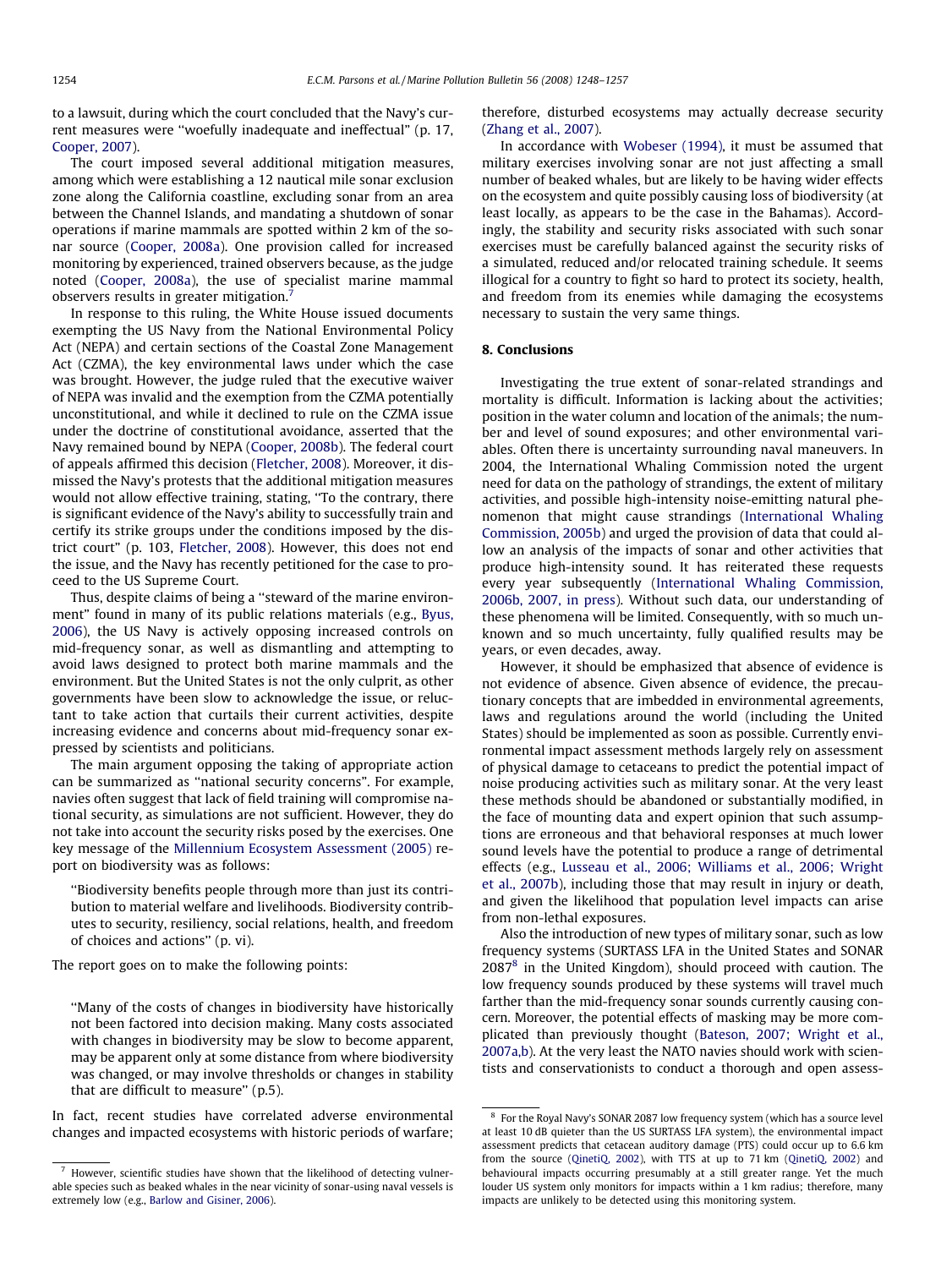<span id="page-7-0"></span>ment of the potential impacts of these sonar systems, both on paper and in the field, postponing the mass deployment of these systems until such an assessment is done to the satisfaction of the marine science and policy community at large. Given that on-board and localized mitigation measures are unlikely to be effective at the lower received levels discussed in this paper, important cetacean habitats should be avoided by naval vessels during training and exercises involving either mid- or low-frequency sonar systems.

This paper reviews some of the cases where military sonar has been associated with cetacean strandings. Furthermore, the probability of these associations occurring by chance is prohibitively low, while the likelihood of undiscovered casualties is very high. There will undoubtedly be other events in the future, which must continue to be documented, in as much detail as possible. However, we contend that there is already enough evidence to know that the current efforts to protect cetaceans from the consequences of exposure to sonar and undoubtedly other intense anthropogenic sound are inadequate and that additional protection measures are therefore required.

We thus assert that the issue of cetacean strandings and mortalities arising from military exercises and sonar use has progressed well beyond the point of finding a smoking gun. Despite this, some senior government officials, particularly in the United States, are deliberately obstructing progress in mitigation and making the protection of cetaceans and their environment from sonar more difficult through deliberate and calculated measures, such as legislative changes. The question is no longer: can we find the smoking gun? It is: how can the governments of the world find the political will to act?

#### Acknowledgments

The authors would like to thank Robert Brownell and an anonymous reviewer for helpful comments on the manuscript. Michael Jasny provided invaluable assistance on the discussion of the SO-CAL court proceedings.

#### References

- ACCOBAMS, 2007a. Doc. 20, Guidelines to address the issue of the impact of anthropogenic noise on marine mammals in the ACCOBAMS area, 22–25 October 2007, Dubrovnik, Croatia.
- ACCOBAMS, 2007b. Resolution 3.10. Guidelines to address the issue of the impact of anthropogenic noise on marine mammals in the ACCOBAMS area. 3rd Meeting of the ACCOBAMS Contracting Parties, 22-25 October 2007, Dubrovnik, Croatia. Available from: [<http://www.accobams.org/file.php/1253/Res%203.10.pdf>](http://www.accobams.org/file.php/1253/Res%203.10.pdf).
- ACCOBAMS, 2004. Resolution 2.16. Assessment and impact assessment of manmade noise. 2nd Meeting of the ACCOBAMS Contracting Parties, 9-12 November 2004, Palma de Mallorca, Spain. Available from: <[http://](http://www.accobams.mc/Accob/Wacco.nsf/0/491fb7e7d4267c0cc1256f7e004b4ec8/$FILE/E%20Res%202.16.pdf) [www.accobams.mc/Accob/Wacco.nsf/0/491fb7e7d4267c0cc1256f7e004b4ec8/](http://www.accobams.mc/Accob/Wacco.nsf/0/491fb7e7d4267c0cc1256f7e004b4ec8/$FILE/E%20Res%202.16.pdf) [\\$FILE/E%20Res%202.16.pdf](http://www.accobams.mc/Accob/Wacco.nsf/0/491fb7e7d4267c0cc1256f7e004b4ec8/$FILE/E%20Res%202.16.pdf)>.
- Allison, P.A., Smith, C.R., Kukert, H., Deming, J.W., Bennett, B.A., 1991. Deep-water taphonomy of vertebrate carcasses: a whale skeleton in the Bathyal Santa Catalina Basin. Paleobiology 17, 78–89.
- Anonymous, 2001. Joint Interim Report Bahamas Marine Mammal Stranding Event of 14–16 March 2000, Washington, DC, National Oceanic and Atmospheric Administration. Available from: <[http://www.nmfs.noaa.gov/prot\\_res/PR2/](http://www.nmfs.noaa.gov/prot_res/PR2/Health_and_Stranding_Response_Program/Interim_Bahamas_Report.pdf) [Health\\_and\\_Stranding\\_Response\\_Program/Interim\\_Bahamas\\_Report.pdf](http://www.nmfs.noaa.gov/prot_res/PR2/Health_and_Stranding_Response_Program/Interim_Bahamas_Report.pdf)>.
- Anonymous, 2003. Excerpts regarding DOD exemptions from environmental laws from the Senate EPW hearing, 26 February 2003, on the President's 2004 budget for the Environmental Protection Agency. Christine Todd Whitman testifying. Available from: <[http://www.house.gov/commerce\\_democrats/DODexemp](http://www.house.gov/commerce_democrats/DODexemptions/excerpts.pdf)[tions/excerpts.pdf>](http://www.house.gov/commerce_democrats/DODexemptions/excerpts.pdf).
- ASCOBANS, 1992. Agreement on the Conservation of Small Cetaceans of the Baltic and North Seas. Available from: [<http://www.ascobans.org/index0101.html](http://www.ascobans.org/index0101.html)>.
- ASCOBANS, 2000. Resolution No. 4. Disturbance. 3rd Session of the Meeting of the Parties, Bristol, UK, 26-28 July 2000. Available from: <[http://www.service](http://www.service-board.de/ascobans_neu/files/2000-2.pdf)[board.de/ascobans\\_neu/files/2000-2.pdf](http://www.service-board.de/ascobans_neu/files/2000-2.pdf)>.
- ASCOBANS, 2003. Resolution No. 5, Effect of noise and of vessels. 4th Meeting of the Parties, 19–22 August 2003, Esbjerg, Denmark. Available from: <[http://](http://www.service-board.de/ascobans_neu/files/finalres5.pdf) [www.service-board.de/ascobans\\_neu/files/finalres5.pdf>](http://www.service-board.de/ascobans_neu/files/finalres5.pdf).
- ASCOBANS, 2006. Resolution No. 4. Adverse effects of sound, vessels and other forms of disturbance on small cetaceans, 5th Meeting of the Parties, 18–20

September and 12 December 2006. Available from: <[http://www.service](http://www.service-board.de/ascobans_neu/files/mop5-final-4.pdf)[board.de/ascobans\\_neu/files/mop5-final-4.pdf>](http://www.service-board.de/ascobans_neu/files/mop5-final-4.pdf).

- Balcomb, K.C., Claridge, D.E., 2001. A mass stranding of cetaceans caused by naval sonar in the Bahamas. Bahamas Journal of Science 8, 1–12.
- Baldwin, A.L., 2007. Effects of noise on rodent physiology. International Journal of Comparative Psychology 20 (2–3), in press.
- Barlow, J., Gisiner, R., 2006. Mitigating, monitoring and assessing the effects of anthropogenic sound on beaked whales. Journal of Cetacean Research and Management 7, 239–249.
- Bateson, M., 2007. Environmental noise and decision making: possible implications of increases in anthropogenic noise for information processing in marine mammals. International Journal of Comparative Psychology 20 (2–3), in press.
- Brownell Jr., R.L., Yamada, T., Mead, J.G., van Helden, A.L., 2004. Mass Strandings of Cuvier's Beaked Whales in Japan: US Naval Acoustic Link? Paper presented to the Scientific Committee at the 56th Meeting of the International Whaling Commission, 29 June–10 July 2004, Sorrento, Italy, SC56/E37.
- Byus, F., 2006. Oceanographer of the Navy RADM Fred Byus's Speech at Marine Technology Society Annual Meeting, Delivered 28 September 2006. Available from: <[http://www.navo.navy.mil/pao/ocean/oct\\_nov\\_2006/currentevents.](http://www.navo.navy.mil/pao/ocean/oct_nov_2006/currentevents.html) [html>](http://www.navo.navy.mil/pao/ocean/oct_nov_2006/currentevents.html).
- Cooper, F.M., 2007. NRDC et al. vs. D.C. Winter et al. District Court Judge Florence Marie Cooper, order denying defendant's motion to dismiss or stay, 6 August 2007.
- Cooper, F.M., 2008a. NRDC et al. vs. D.C. Winter et al. District Court Judge Florence Marie Cooper, order issuing preliminary injunction, 3 January 2008. Available from: [<http://docs.nrdc.org/water/wat\\_08010301A.pdf](http://docs.nrdc.org/water/wat_08010301A.pdf)>.
- Cooper, F.M., 2008b. NRDC et al. vs. D.C. Winter et al. District Court Judge Florence Marie Cooper, order denying defendants' ex parte application to vacate preliminary injunction, 4 February 2008. Available from: <[http://](http://docs.nrdc.org/water/wat_08020401A.pdf) [docs.nrdc.org/water/wat\\_08020401A.pdf>](http://docs.nrdc.org/water/wat_08020401A.pdf).
- Cox, T.M., Ragen, T.J., Read, A.J., Vos, E., Baird, R.W., Balcomb, K., Barlow, J., Caldwell, J., Cranford, T., Crum, L., D'Amico, A., D'Spain, G., Fernandez, A., Finneran, J., Gentry, R., Gerth, W., Gulland, F., Hildebrand, J., Houser, D., Hullar, T., Jepson, P.D., Ketten, D., MacLeod, C.D., Miller, P., Moore, S., Mountain, D.C., Palka, D., Ponganis, P., Rommel, S., Rowles, T., Taylor, B., Tyack, P., Wartzok, D., Gisiner, R., Mead, J., Benner, L., 2006. Understanding the impacts of acoustic sound on beaked whales. Journal of Cetacean Research and Management 7, 177–187.
- Crum, L., Bailey, M.R., Guan, J., Hilmo, P.R., Kargl, S.G., Matula, T.J., 2005. Monitoring bubble growth in supersaturated blood and tissue ex vivo and the relevance to marine mammal bioeffects. Acoustics Research Letters Online 6, 214–220.
- Deak, T., 2007. From classic aspects of the stress response to neuroinflammation and sickness: implications for individuals and offspring of diverse species. International Journal of Comparative Psychology 20 (2–3), in press.
- Department of the Environment and Heritage, 2005. Marion Bay whale stranding. Department of the Environment and Water Resources, Australian Government. Available from: [<http://www.environment.gov.au/coasts/publications/marion](http://www.environment.gov.au/coasts/publications/marion-bay-strandings-2005.html)[bay-strandings-2005.html](http://www.environment.gov.au/coasts/publications/marion-bay-strandings-2005.html)>.
- Dolman, S.J., Reid, R.J., Barley, J.P., Deaville, R., Jepson, P.D., O'Connell, M., Berrow, S., Penrose, R.S., Pinn, E., Stevick, P.T., Calderan, S., Robinson, K.P., Doyle, T.K., Brownell Jr., R.L., Simmonds, M.P., 2008. A preliminary note on the unprecedented strandings of 45 deep-diving odontocetes along the UK and Irish coast between January and April 2008, SC/60/E5. A Paper Presented to the International Whaling Commission Scientific Committee, Santiago, Chile.
- Espinosa, A., Arbelo, M., Castro, P., Martín, V., Gallardo, T., Fernández, A., 2005. New beaked whale mass stranding in Canary Islands associated with naval military exercises (Majestic Eagle 2004). In: 19th Annual Conference of the European Cetacean Society and Associated Workshops, 2–7 April 2005, La Rochelle, France, European Cetacean Society, La Rochelle, p. 95.
- European Commission, 2004. European Parliament resolution on the environmental effects of high-intensity active naval sonars [B6- 0089/2004]. Available from: [<http://www.animalwelfare.com/whales/news/EU%2020Sonar%2020Resolu](http://www.animalwelfare.com/whales/news/EU%2020Sonar%2020Resolution%202010-2004.pdf)[tion%202010-2004.pdf>](http://www.animalwelfare.com/whales/news/EU%2020Sonar%2020Resolution%202010-2004.pdf).
- Fernández, A., 2006. Beaked whale (Ziphius cavirostris) mass stranding on Almería's coasts in southern Spain, 26–27 January 2006. Report of the University of Las Palmas de Gran Canaria, Canary Islands.
- Fernández, A., Arbelo, M., Deaville, R., Patterson, I.A.P., Castro, P., Baker, J.R., Degollada, E., Ross, H.M., Herráez, P., Pocknell, A.M., Rodríguez, E., Howie, F.E., Espinosa, A., Reid, R.J., Jaber, J.R., Martin, V., Cunningham, A.A., Jepson, P.D., 2004. Pathology: whales, sonar and decompression sickness. Nature 428, 1–2.
- Fernández, A., Edwards, J.F., Rodriguez, F., Espinosa de los Morteros, A., Herraez, P., Casstro, P., Jaber, J.R., Martin, V., Arbelo, M., 2005a. ''Gas and fat embolic syndrome" involving a mass stranding of beaked whales (Family Ziphiidae) exposed to anthropogenic sonar signals. Veterinary Pathology 42, 446–457.
- Fernández, A., Mendez, M., Sierra, E., Godhino, A., Herráez, P., Espinosa, A., Rodríguez, F., Arbelo, M., 2005b. New gas and fat embolic pathology in beaked whales stranded in the Canary Islands. In: 19th Annual Conference of the European Cetacean Society and Associated Workshops, 2–7 April 2005, La Rochelle, France, European Cetacean Society, La Rochelle, p. 95.
- Findley, K.J., Miller, G.W., Davis, R.A., Greene, C.R., 1990. Reactions of belugas, Delphinapterus leucas, and narwhals, Monodon monoceros, to ice-breaking ships in the Canadian high Arctic. Canadian Journal of Fisheries and Aquatic Sciences 224, 97–117.
- Finneran, J.J., Carder, D.A., Dear, R., Belting, T., McBain, J., Dalton, L., Ridgway, S.H., 2005. Pure tone audiograms and possible aminoglycoside-induced hearing loss in belugas (Delphinapterus leucas). Journal of the Acoustical Society of America 117, 3936–3943.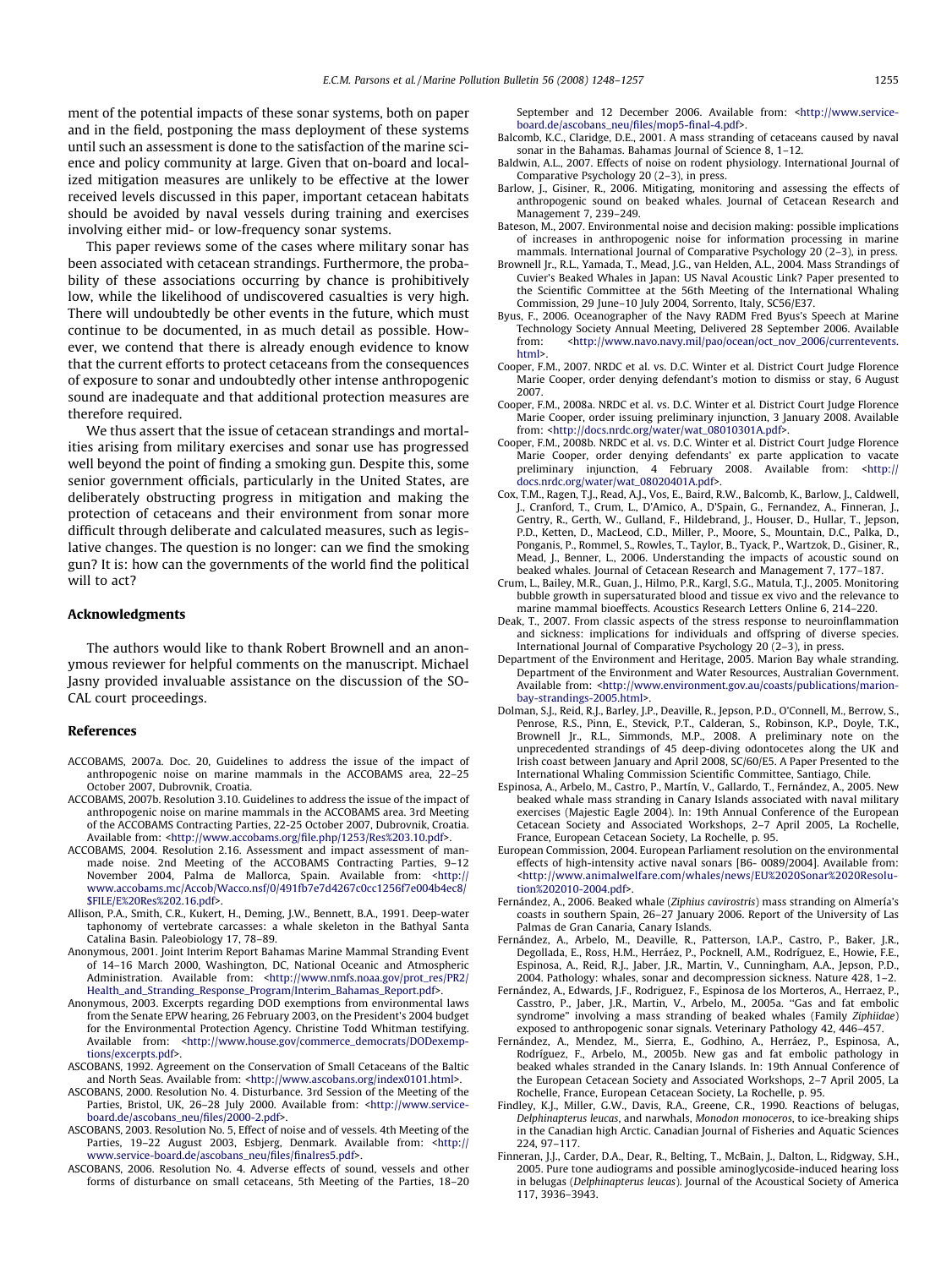- <span id="page-8-0"></span>Finneran, J.J., Schlundt, C.E., 2007. Underwater sound pressure variation and bottlenose dolphin (Tursiops truncatus) hearing thresholds in a small pool. Journal of the Acoustical Society of America 122, 606–614.
- Fletcher, B., 2008. NRDC et al. vs. D.C. Winter et al. Circuit Judge B. Fletcher, opinion, 27 February 2008, Pasadena, California. Available from: [<http://docs.nrdc.org/](http://docs.nrdc.org/water/wat_08022901A.pdfSice) [water/wat\\_08022901A.pdfSice](http://docs.nrdc.org/water/wat_08022901A.pdfSice)>.
- Francis, T.J.R., Mitchell, S.J., 2003. In: Brubakk, A.O., Neuman, T.S. (Eds.), Bennett and Elliot's Physiology and Medicine of Diving. Saunders, Philadelphia, pp. 530– 556.
- Frantzis, A., 1998. Does acoustic testing strand whales? Nature 392, 29.
- Frantzis, A., 2004. The first mass stranding that was associated with the use of active sonar (Kyparissiakos Gulf, Greece, 1996). ECS Newsletter 42 (Special Issue), 14– 20.
- Frantzis, A., Cebrian, D., 1999. A rare mass stranding of Cuvier's beaked whales: cause and implications for the species biology. European Research on Cetaceans 12, 332–335.
- Freitas, L., 2004. The stranding of three Cuvier's beaked whales Ziphius cavirostris in Madeira archipelago – May 2000. ECS Newsletter 42 (Special Issue), 28–32.
- Gould, J.C., Fish, P.J., 1998. Broadband spectra of seismic survey air-gun emissions, with reference to dolphin auditory thresholds. Journal of the Acoustical Society of America 103, 2177–2184.
- Gould, J.C., Fish, P.J., 1999. Response to ''comments on 'broadband spectra of seismic survey air-gun emissions with reference to dolphin auditory threshold'". Journal of the Acoustical Society of America 105, 2049–2050.
- Hernandez, E.N., Kuczaj, S., Houser, D.S., Finneran, J.J., 2007. Middle- and longlatency auditory evoked potentials in bottlenose dolphins (Tursiops truncatus) resulting from frequent od.all stimuli. Aquatic Mammals 33, 34–42.
- Hildebrand, J.A., 2005a. Impacts of anthropogenic sound. In: Reynolds, J.E., Perrin, W.F., Reeves, R.R., Montgomery, S., Ragen, T.J. (Eds.), Marine Mammal Research: Conservation Beyond Crisis. The Johns Hopkins University Press, Baltimore, Maryland, pp. 101–124.
- Hildebrand, J.A., 2005b. Introduction to acoustics. Journal of Cetacean Research and Management 7 (Suppl.), 284–286.
- Hohn, A.A., Rotstein, D.S., Harms, C.A., Southall, B.L., 2006. Report on marine mammal unusual mortality event UMESE0501Sp: multi species stranding of short-finned pilot whales (Globicephala macrorhynchus) minke whale (Balaenoptera acutorostrata) and dwarf sperm whales (Kogia sima) in North Carolina, 15–16 January 2005, NOAA Technical Memorandum NMFS – SEFSC 537. National Oceanic and Atmospheric Administration, Washington, DC.
- Houser, D.S., Howard, R., Ridgway, S., 2001. Can diving-induced tissue nitrogen supersaturation increase the chance of acoustically driven bubble growth in marine mammals? Journal of Theoretical Biology 213, 183–195.
- Houser, D.S., Finneran, J.J., 2006. Variation in the hearing sensitivity of a dolphin population determined through the use of evoked potential audiometry. Journal of the Acoustical Society of America 120, 4090–4099.
- ICES (International Council for the Exploration of the Sea), 2005. Ad-hoc Group on the Impact of Sonar on Cetaceans. International Council for the Exploration of the Sea, Copenhagen, Denmark.
- International Whaling Commission, 2005a. Report of the scientific committee. Journal of Cetacean Research and Management 7 (Suppl.), 1–62.
- International Whaling Commission, 2005b. Report of the standing working group on environmental concerns. Journal of Cetacean Research and Management 7 (Suppl.), 267–305.
- International Whaling Commission, 2006a. Report of the IWC scientific committee workshop on habitat degradation. Journal of Cetacean Research and Management 8 (Suppl.), 313–335.
- International Whaling Commission, 2006b. Report of the standing working group on environmental concerns. Journal of Cetacean Research and Management 8  $(Sumb)$ , 185–220.
- International Whaling Commission, 2007. Report of the standing working group on environmental concerns. Journal of Cetacean Research and Management 9 (Suppl.), 227–296.
- International Whaling Commission, in press. Report of the standing working group on environmental concerns. Journal of Cetacean Research and Management, 10 (Suppl.).
- IUCN (World Conservation Union), 2004. CGR3, RES053-REV1, Undersea noise pollution. 3rd IUCN congress, 17–25 November 2004, Bangkok, Thailand.
- Jepson, P.D., Arbelo, M., Deaville, R., Patterson, I.A.P., Castro, P., Baker, J.R., Degollada, E., Ross, H.M., Herráez, P., Pocknell, A.M., Rodríguez, F., Howiell, F.E., Espinosa, A., Reid, R.J., Jaber, J.R., Martin, V., Cunningham, A.A., Fernández, A., 2003. Gasbubble lesions in stranded cetaceans: was sonar responsible for a spate of whale deaths after an Atlantic military exercise? Nature 425, 575–576.
- JNCC (Joint Nature Conservation Committee), 2004. Guidelines for minimizing acoustic disturbance to marine mammals from seismic surveys. Available from: [<http://www.jncc.gov.uk/pdf/Seismic\\_survey\\_guidelines\\_200404.pdf>](http://www.jncc.gov.uk/pdf/Seismic_survey_guidelines_200404.pdf).
- Kastelein, R.A., van der Heul, S., Verboom, W.C., Triesscheijn, R.J.V., Jennings, N.V., 2006. The influence of underwater data transmission sounds on the displacement behaviour of captive harbour seals (Phoca vitulina. Marine Environmental Research 61, 19–39.
- Kaufman, M., 2003. Activists plan fight for marine mammals. Exempt from some rules to protect animals, navy might seek to alter sonar limits. Washington Post, 16 November, A11.
- Kaufman, M., 2004. Sonar used before whales hit shore. Washington Post, 31 August, A3.
- Kaufman, M., 2005a. Whale stranding in N.C. followed Navy sonar use. Washington Post, 28 January, A3.
- Kaufman, M., 2005b. US set to oppose efforts to restrict use of sonar. Washington Post, 28 February, A5.
- Ketten, D.R., 1995. Estimates of blast injury and acoustic trauma zones for marine mammals from underwater explosions. In: Kastelein, R., Thomas, J.A., Nachtigall, P.E. (Eds.), Sensory Systems of Marine Mammals. De Spil Publishing, Woerden, Netherlands, pp. 391–407.
- Lusseau, D., Slooten, E., Currey, R.J., 2006. Unsustainable dolphin watching activities in Fiordland, New Zealand. Tourism in Marine Environments 3, 173–178.
- Madsen, P.T., 2005. Marine mammals and noise: problems with root mean square sound pressure levels. Journal of the Acoustical Society of America 117, 3952– 3957.
- Marine Mammal Commission, 2007. Marine Mammals and Noise: A Sound Approach to Research and Management. Report to Congress from the Marine Mammal Commission, March.
- Martin, V., Servidio, A., Garciua, S., 2004. Mass strandings of beaked whales in the Canary Islands. ECS Newsletter 42 (Special Issue), 33–36.
- Millennium Ecosystem Assessment, 2005. Ecosystems and Human Well-being: Biodiversity Synthesis. World Resources Institute, Washington, DC.
- Miller, P.J.O., Biassoni, N., Samuels, A., Tyack, P., 2000. Whale songs lengthen in response to sonar. Nature 405, 903.
- Mitchell, E.D., 2005. What causes lesions in sperm whale bones? Science 308, 631. Moore, M.J., Early, G.A., 2004. Cumulative sperm whale bone damage and the bends. Science 306, 2215.
- Nachtigall, P.E., Mooney, T.A., Taylor, K.A., Yuen, M.M.L., 2007. Hearing and auditory evoked potential methods applied to odontocete cetaceans. Aquatic Mammals 33, 6–13.
- Nachtigall, P.E., Yuen, M.M.L., Mooney, T.A., Taylor, K.A., 2005. Hearing measurements from a stranded infant Risso's dolphin, Grampus griseus. Journal of Experimental Biology 208, 4181–4188.
- National Research Council, 2003. Effects of noise on marine mammals. In: Ocean Noise and Marine Mammals. National Academies Press, Washington, DC, pp. 83–108.
- National Research Council, 2005. Marine Mammal Populations and Ocean Noise: Determining When Noise Causes Biologically Significant Effects. National Academies Press, Washington, DC.
- Nowacek, D.P., Thorne, L.H., Johnston, D.W., Tyack, P.L., 2007. Responses of cetaceans to anthropogenic noise. Mammal Review 37, 81–115.
- Ohsumi, S., 1980. Criticism on Japanese fishing effort for sperm whales in the North Pacific. Report of the International Whaling Commission 2 (Special Issue), 19– 30.
- Parsons, E.C.M., Birks, I., Evans, P.G.H., Gordon, J.G., Shrimpton, J.H., Pooley, S., 2000. The possible impacts of military activity on cetaceans in West Scotland. European Research on Cetaceans 14, 185–190.
- Parsons, E.C.M., Swift, R., Dolman, S., 2003. Sources of noise. In: Simmonds, M., Dolman, S., Weilgart, L. (Eds.), Oceans of Noise. Whale and Dolphin Conservation Society, Chippenham, pp. 22–44.
- Piantadosi, C.A., Thalmann, E.D., 2004. Pathology: whales, sonar and decompression sickness. Nature 428, 1.
- Podesta, M., D'Amico, A., Pavan, G., Drougas, A., Komnenou, A., Portunat, N., 2006. A review of Cuvier's beaked whale strandings in the Mediterranean Sea. Journal of Cetacean Research and Management 7, 251–261.
- Popov, V.V., Supin, A.Y., Pletenko, M.G., Tarakanov, M.B., Klishin, V.O., Bulgakova, T.N., Rosanova, E.I., 2007. Audiogram variability in normal bottlenose dolphins (Tursiops truncatus). Aquatic Mammals 33, 24–33.
- QinetiQ, 2002. Environmental Impact Assessment (EIA) in support of the procurement of Sonar 2087 (S2087 Global EIA – version 1.0). Dorchester, UK, QinetiQ.
- Rendell, L.E., Gordon, J.C.D., 1999. Vocal response of long-finned pilot whales (Globicephala melas) to military sonar in the Ligurian Sea. Marine Mammal Science 15, 198–204.
- Ridgway, S.H., Carder, D.A., 1997. Hearing deficits measured in some Tursiops truncatus, and discovery of a deaf/mute dolphin. Journal of the Acoustical Society of America 101, 590–594.
- Rommel, S.A., Costidid, A.M., Fernandez, A., Jepson, P.D., Pabst, D.A., McLellan, W.W., Houser, D.S., Cranford, T.W., Van Helden, A.L., Allen, D.M., Barros, N.B., 2006. Elements of beaked whale anatomy and diving physiology and some hypothetical causes of sonar-related stranding. Journal of Cetacean Research and Management 7, 189–209.
- Schlundt, C.E., Dear, R.L., Green, L., Houser, D.S., Finneran, J.J., 2007. Simultaneously measured behavioral and electrophysiological hearing thresholds in a bottlenose dolphin (Tursiops truncatus). Journal of the Acoustical Society of America 122, 615–622.

Simmonds, M., Lopez-Jurado, L.F., 1991. Whales and the military. Nature 337, 448.

- Southall, B.L., Braun, R., Gulland, F.M.D., Heard, A.D., Baird, R.W., Wilkin, S.M., Rowles, T.K., 2006. Hawaiian melon-headed whale (Peponocephala electra) mass stranding event of 3–4 July 2004, NOAA Technical Memorandum NMFS-OPR-31. Office of Protected Resources Silver Spring, NOAA, Maryland. Available from: [<http://www.nmfs.gov/pr/health/mmume/event2004jul.htm](http://www.nmfs.gov/pr/health/mmume/event2004jul.htm)>.
- Southall, B.L., Bowles, A.E., Ellison, W.T., Finneran, J.J., Gentry, R.L., Greene Jr., C.R., Kastak, D., Ketten, D.R., Miller, J.H., Nachtigall, P.E., Richardson, W.J., Thomas, J.A., Tyack, P.L., 2007. Marine mammal noise exposure criteria: initial scientific recommendations. Aquatic Mammals 33, 411–521.
- Taylor, B., Barlow, J., Pitman, R., Ballance, L., Klinger, T., DeMaster, D., Hildebrand, J., Urban, J., Palacios, D., Mead, J.G., 2004. A call for research to assess risk of acoustic impact on beaked whale populations. Paper presented to the Scientific